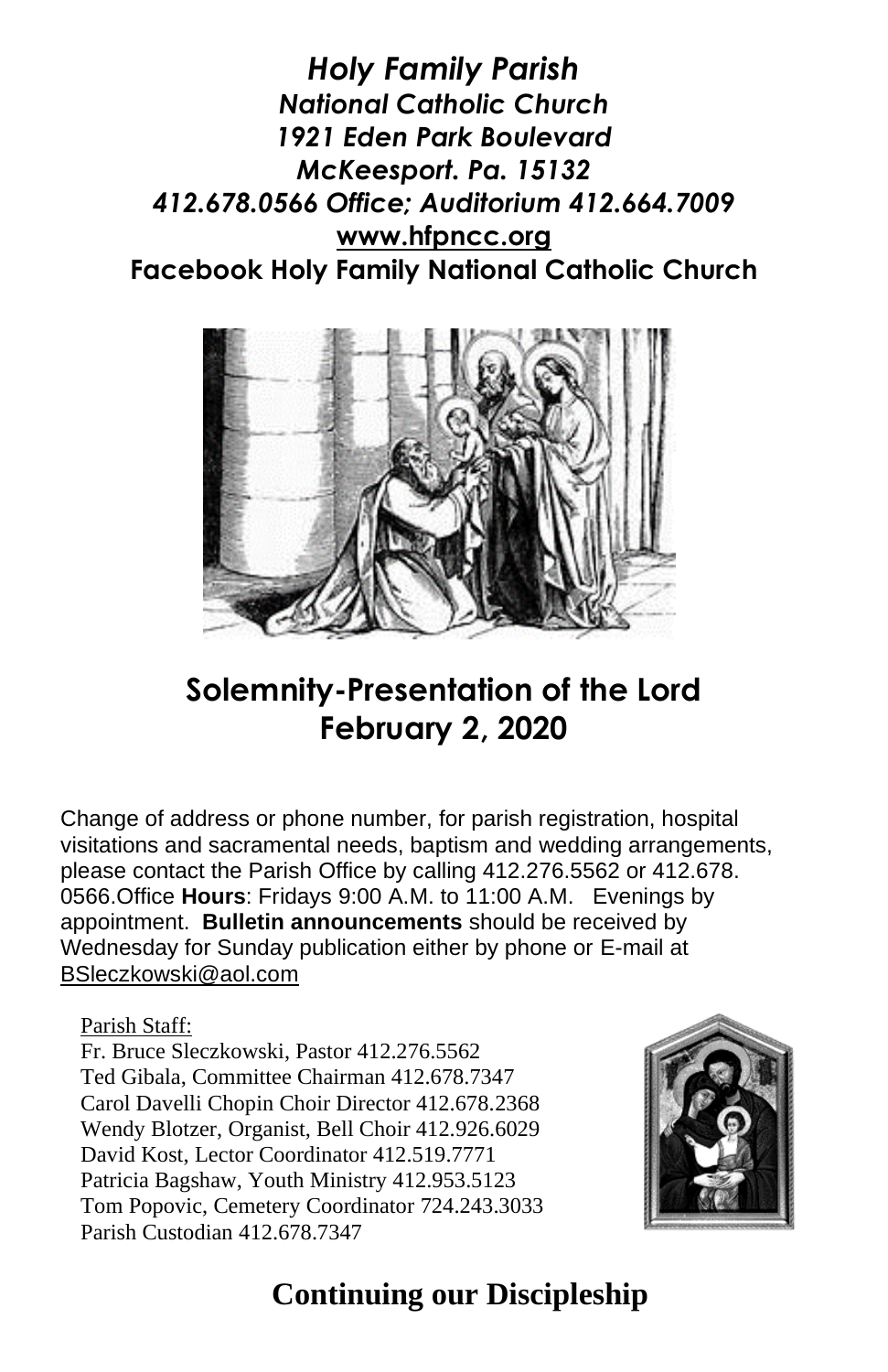| PRESENTATION OF THE LORD MASS LITURGY                              |                  |
|--------------------------------------------------------------------|------------------|
| <b>OPENING HYMN</b>                                                | <b>Bulletin</b>  |
| PENITENTIAL RITE                                                   | Page 66          |
| <b>ENTRANCE HYMN</b><br>Luke 1: 46-48; Psalm 29: 11                |                  |
| C: My soul proclaims the greatness of the Lord; my spirit rejoices |                  |
| in God my Savior                                                   |                  |
| R: For He has looked upon His handmaid's lowliness; behold,        |                  |
| from now on will all ages call me blessed. May the Lord give       |                  |
| might to His people; may the Lord bless His people with peace.     |                  |
| C: Glory be to the Father and to the Son and to the Holy Spirit.   |                  |
| R: As it was in the beginning, is now, and ever shall be, world    |                  |
| without end. Amen.                                                 |                  |
| <b>KYRIE</b>                                                       | Page 67          |
| <b>GLORIA</b>                                                      |                  |
| <b>OPENING PRAYER</b>                                              |                  |
| <b>LITURGY OF THE WORD</b>                                         |                  |
| <b>First Reading</b>                                               | Malachi 3: 1-4   |
| <b>Responsorial Psalm</b>                                          | Psalm 24         |
| R: Who is the king of glory? It is the Lord!                       |                  |
| <b>Second Reading</b>                                              | Hebrews 2: 14-18 |
| Gospel Acclamations.                                               | Luke 2: 32       |
| L: Alleluia, Alleluia.                                             |                  |
| R: This is the light of revelation to the nations and the glory of |                  |
| your people Israel.                                                |                  |
| R: Alleluia, Alleluia.                                             |                  |
| Gospel                                                             | Luke 2: 22-40    |
| <b>SACRAMENT OF THE WORD</b><br><b>LITURGY OF THE FAITHFUL</b>     |                  |
| <b>NICENE CREED</b>                                                |                  |
| <b>GENERAL INTERCESSION</b>                                        | Page 71          |
|                                                                    |                  |
| R: Lord, Hear our Prayer<br><b>OFFERTORY</b>                       | Page 73          |
| THE GREAT THANKSGIVING                                             |                  |
| EUCHARISTIC PRAYER 2                                               | Page 82          |
| <b>SIGN OF PEACE</b>                                               |                  |
| <b>COMMUNION</b>                                                   | Page 98          |
| POST COMMUNION PRAYER                                              |                  |
| <b>CONCLUDING RITE</b>                                             |                  |
| <b>DISMISSAL BLESSING</b>                                          | Page 100         |
| <b>CLOSING HYMN</b>                                                | <b>Bulletin</b>  |
|                                                                    |                  |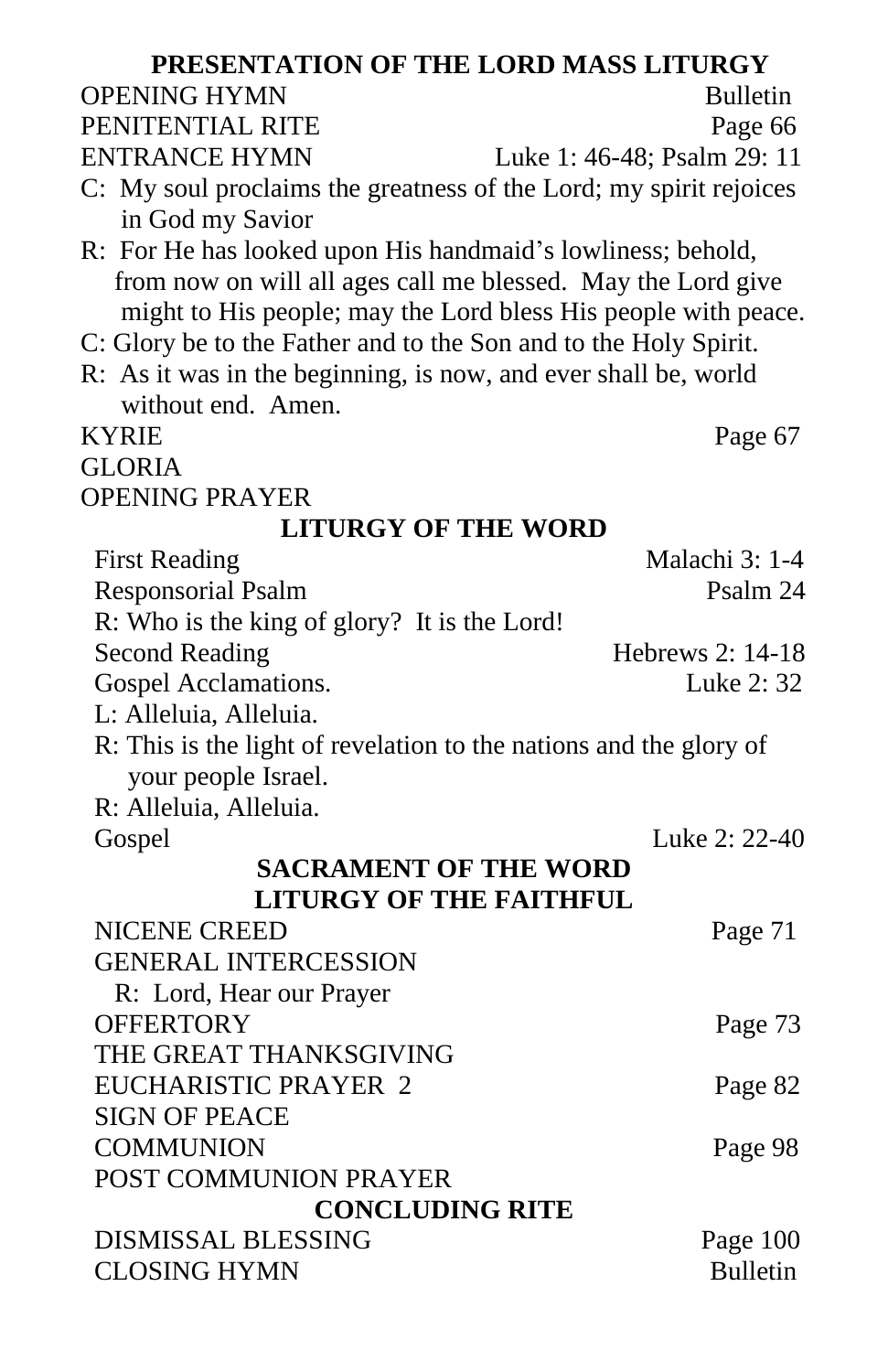### **Opening Hymn: "Come unto Jesus"** PNCC Hymnal 180

Refrain: Lo, the vision wondrous to behold He would save us from this sinful world To heaven's blessed glory untold O dearest Lord we come!

Come unto Jesus, Come while you may Hear how He calls you, come now this day How He does love you, follow His way, Gently He calls you come:

Come O my child now, come heed His call Give Him your heart, your love and your all He shall uplift you, lest you should fall Gently He calls you come!



**Closing Hymn: "In Thy Protection"** PNCC Hymnal #210

In thy protection, Father in heaven, Lo we thy children place our life, our all. Lord wilt Thou bless us, save us from temptation, keep us from danger, lest in sin we fall.

Though all be peaceful, though storms beset us, in Thy protection, we shall find our rest. Father we pray Thee, humbly we beseech thee, deliver us the children Thou has blessed.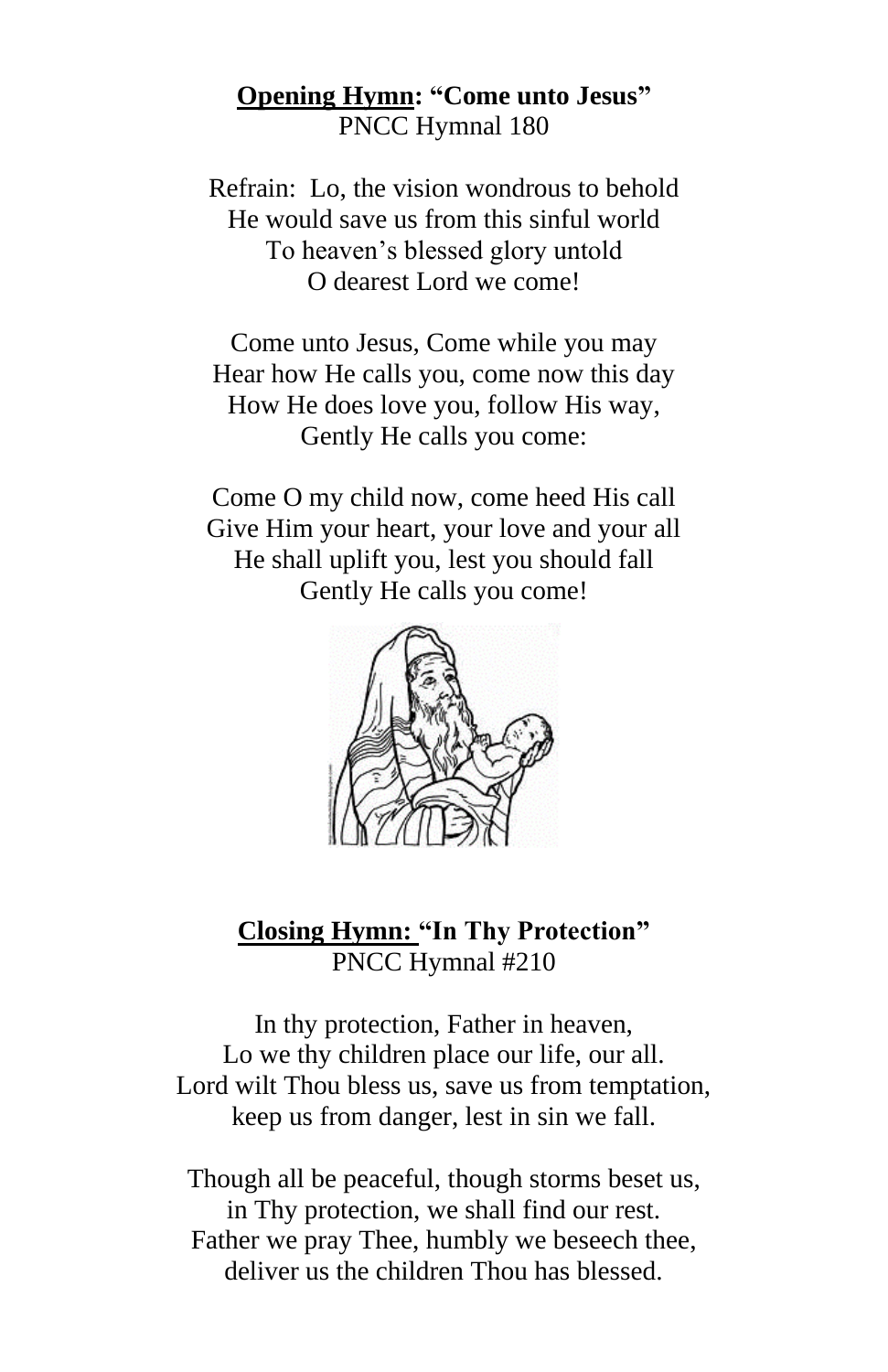### **This Week**

## **Sunday, February 2, 2020 Presentation of the Lord Blessing of Candles/Throats**

| <b>Holy Mass</b>                                     | 9:00 A.M.           |
|------------------------------------------------------|---------------------|
| <b>SOCL</b>                                          | 10:15 A.M.          |
| Fellowship Hour                                      | 10:15 A.M.          |
| <b>Holy Mass</b>                                     | 11:00 A.M.          |
| <b>Wednesday, February 5, 2020</b>                   |                     |
| <b>Bible Study</b>                                   | 5:45 P.M.           |
| <b>Chopin Choir Rehearsal</b>                        | 7:00 P.M.           |
| Thursday, February 6, 2020                           |                     |
| <b>Annunciation Bell Choir Rehearsal</b>             | 6:30 P.M.           |
| Sunday, February 9, 2020                             | Septuagesima Sunday |
| <b>Mission Collection</b>                            |                     |
| <b>Holy Mass</b>                                     | 9:00 A.M            |
| +Donald Gabauer Int. Josie Gabauer & Family; +Warren |                     |
| Albeck Int. Mr. & Mrs. Michael Szewczyk              |                     |
| SOCL                                                 | 10:15 A.M.          |
| <b>SAMBS Monthly Meeting</b>                         | 10:15 A.M.          |
| <b>Fellowship Hour</b>                               | 10:15 A.M.          |
| <b>Holy Mass</b>                                     | 11:00 A.M.          |
| <b>Today's Sunday Ministry</b>                       |                     |
| 9:00 A.M.                                            | 11:00 A.M.          |
| Greeter: C. Trumpe                                   | A. Fioravanti       |
| <b>Lectors: Yellow Team</b>                          | B. Zaucha           |
| Ushers: R. DeLong $& D.$ Newcamp                     | J. Wagner           |
| <b>Next Sunday Ministries</b>                        |                     |
| 9:00 A.M.                                            | 11:00 A.M.          |
| Greeter: M. Sleczkowski                              | A. Fioravanti       |
|                                                      |                     |

Lectors: Youth Team B. Zaucha Ushers: B. Griffiths & G. Jobes J. Wagner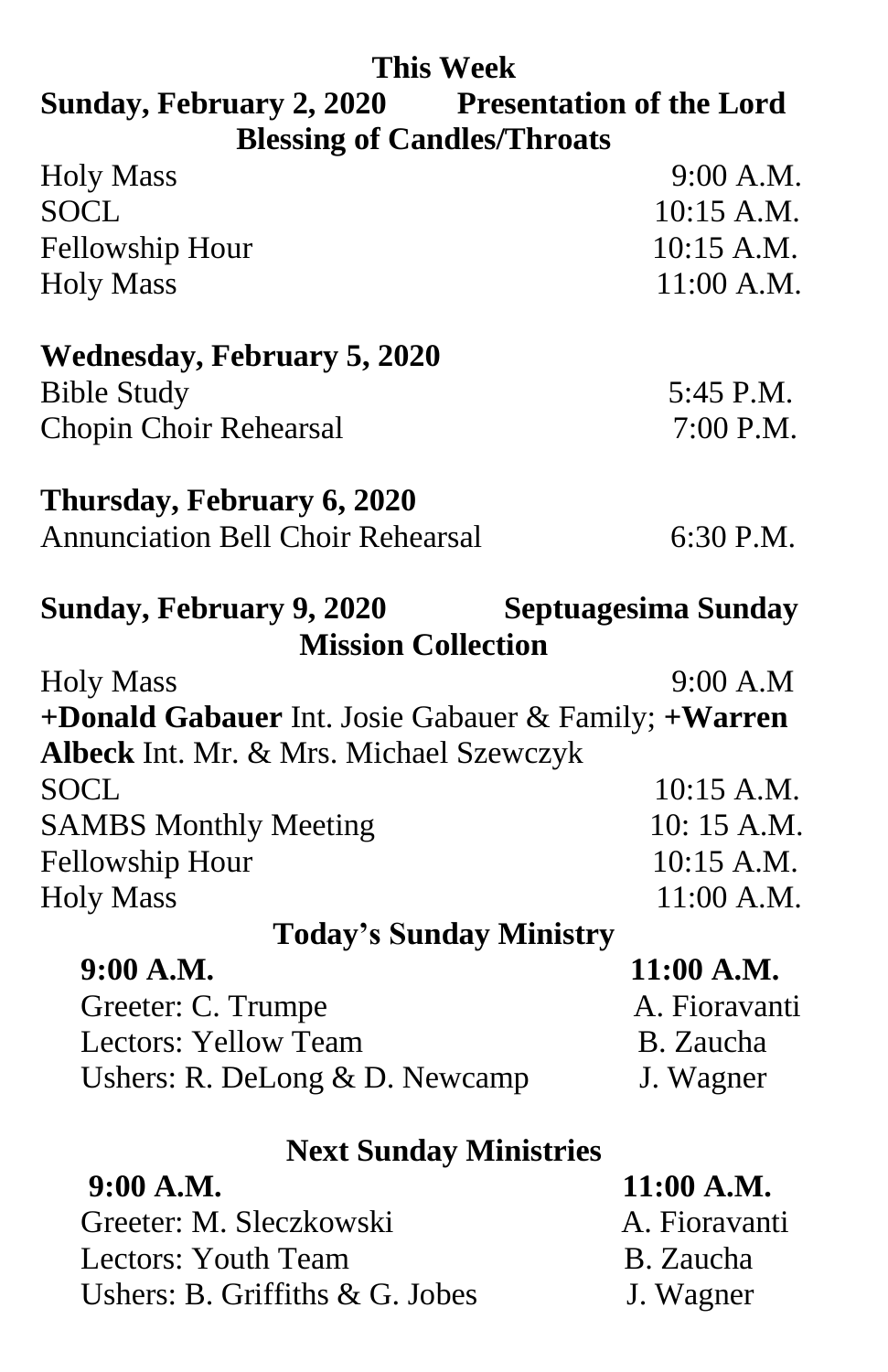## **Presentation of the Lord Word Search**

O E G R W L B H R B A X H T M R P J N X W T K H J L O U P M E O J V S R H O C O TRVUDKURTJLFWSEASGHD Y I W M L V C K D Y K V E S M A E Y R X R F R C R F R O D J D F E W E S R F I K A S W M O Z O A M M E N G S K A H O S B U E S H W F Y L T M T S Y C M H A C T A R W O P E S H U E A E N U N T Z R F I N B A A J H F C P T P A M I S L U I N A N E C P N T C C I X H S G O D V H H M N A F P T U F K O T P Y R O L R Z T D T T A U D P Y O N A I E I O C G Q A F B X L N I F F R T L P N V K Z H F A O T O L L D Z K C F H E C A N D L E M A S P I C O S C V A D G N O I T A C I F I R U P N V I GYTXIII MOELPMETVBUGM L F M A L P R O N V S J P P Y Q C E A E Z T P Y U L D S Z A M T L X H J E N J O P J N U A Y M A J F U X Q X S P G D Y N CANDLESBLESSEDGOFBAB

**ANNA AND SIMEON CANDLES BLESSED COMMEMORATING FEAST GOSPEL OF LUKE** LIGHT OF THE WORLD LORD JESUS PRESENTATION TEMPLE

**CANDLEMAS CHRISTIAN EPIPHANY SEASON FEBRUARY TWO HOLYDAY PURIFICATION VIRGIN MARY** 



### **PNU College Stipend Program**

Information and requirements can be found on the parish bulletin board or on the PNU website; pnu.org Applications must be mailed by April  $15<sup>th</sup>$  to the PNU

#### **FUTURE DIRECTIONS FOR FEBRUARY**

This month let us reflect upon Simeon and Anna in the Temple. Read this month Luke 2: 22-38 and meditate upon piety and Compassion. A Reflection Question we should ask ourselves: how Simeon and Anna recognized Jesus as the promised Messiah and told others in the Temple about Him. Can you come up with 2 practical ways by which you can do the same? Then how can you share the message that Jesus Christ is Lord? Our youth are collecting for the Pre-Lenten Season travel toiletries for the Intercession as part of the February Future Direction's community service. Help is needed to complete the project.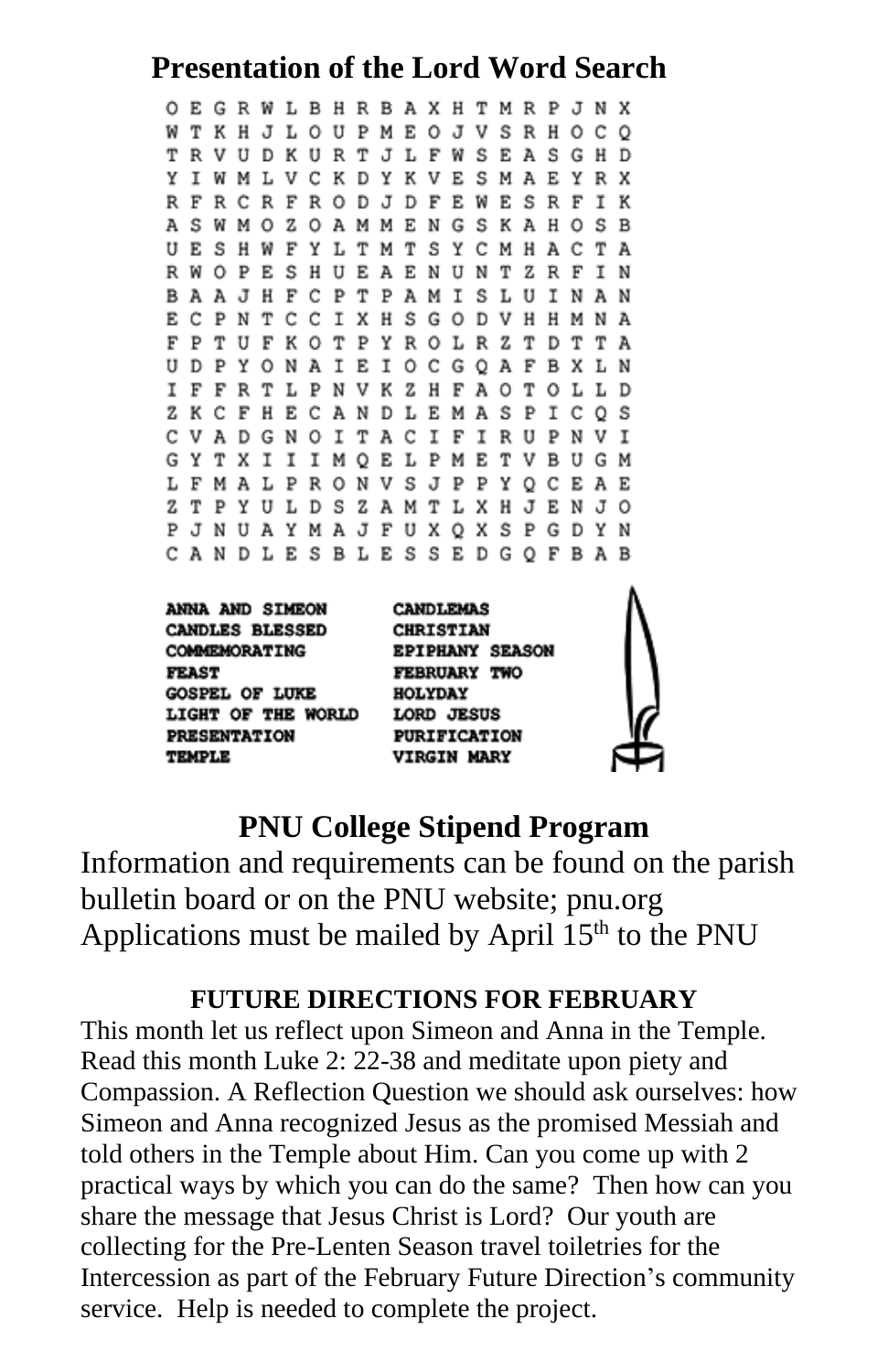### **Presentation of the Lord**

The presentation of Jesus in the Temple was a bit like our baptisms. This was the formal dedication of a firstborn boy to the God who gave him life. Like baptism, it symbolized the child's consecration as part of a people of faith moving toward God.

Luke's depiction of what happened when Joseph and Mary brought Jesus to the Temple is likewise full of symbol and mystery. Prophets like Malachi had promised that the Lord would one day come to the Temple with a power no one could withstand. Luke's story reveals that only saintly seniors recognized the divine visitation in the guise of the infant child of poor, simple parents.

Luke put everything together in this one scene: The parents were fulfilling the law; God appeared in the Temple; the prophets had predicted the coming; the elders celebrated the event. The scene summarized the mystery of God's presence among us: the law, the prophets, tradition and the Temple. And none of it looked like most people would have anticipated.

God does not act on our agenda nor fit the cast of characters we would plot out for the salvation of the world. God doesn't turn the tables; God creates and transforms. As Teilhard de Chardin tells us, God is always at work, drawing everything toward the fulfillment of its reason for being. And that has nothing to do with oppression, lack of freedom, or coercion.

We are all a bit like Mary and Joseph and the families bringing their child to God. We continuously stand before mystery of life. If we are open, we can hear the holy prophets remind us how and where God can be found in it. Like all parents, each of us is called to labor together with God. We may be young, enthusiastic, and optimistic. We might be middle-aged or old enough to have learned that hope is not about expectations but discernment.

No matter our starting point, the feast of the Presentation of the Lord invites us to recognize God's fledgling appearances in our world, to marvel at the mystery and to dedicate ourselves to nurturing it. Simeon promised Mary a broken heart. Anna's joy reminds us that there will also be smiles that almost break our faces and laughter that doubles us over in joy and wonder.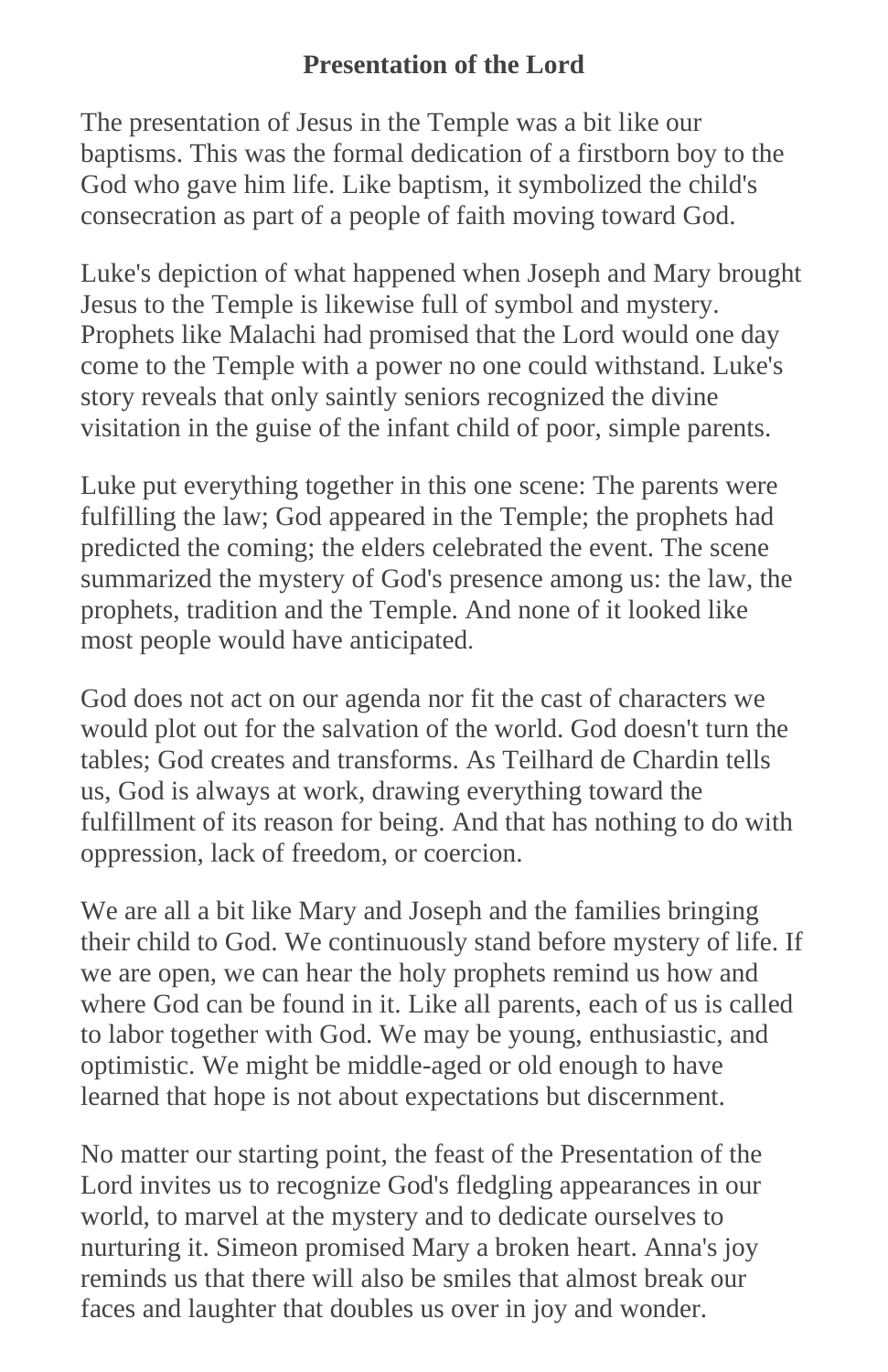#### **Valentine Pork Roast Dinner**

The SAMBS will be hosting a Pork Roast Dinner Buffet Saturday, February 15, 2020 4:00 P.M.-7:00P.M. Adults \$12.00; Children Under 12 \$7.00 Chinese Auction Tickets call Kathy Trumpe @ 412.664.4591 Walk-In welcomed. *Chinese Auction Baskets will be graciously accepted*



Daffodil Days, a campaign of the American Cancer Society, has brought cheer and hope to thousands of people through the delivery of daffodils, a symbol of spring. Please support this worthy campaign by ordering daffodils. Judy Waskowicz has set up a table in the narthex with order forms which will be accepted through February 23rd. Delivery of the Daffodils will be March  $29<sup>th</sup>$ .

### **Saint Blaise -Blessing of Throats**

Saint Blaise's protection of those with throat troubles apparently comes from a legend that a boy was brought to him who had a fishbone stuck in his throat. The boy was about to die when Saint Blaise healed him. After becoming a bishop, a new [persecution](http://www.catholic.org/encyclopedia/view.php?id=9187) of Christians began. He received a message from [God](http://www.catholic.org/encyclopedia/view.php?id=5217) to go into the hills to escape persecution. Men hunting in the mountains discovered a cave surrounded by wild animals that were sick. Among them Blaise walked unafraid, curing them of their illnesses. Recognizing Blaise as a bishop, they captured him to take him back for trial. On the way back, he talked a wolf into releasing a pig that belonged to a poor woman. When Blaise was sentenced to be starved to death, the woman, in gratitude, sneaked into the prison with food and candles. Finally, Blaise was killed by the governor. Blaise is the patron saint of wild animals because of his care for them and of those with throat maladies. In recognition of St. Blaise, two [candles](http://www.catholic.org/encyclopedia/view.php?id=2466) are blessed, held slightly open, and pressed against the throat as the [blessing](http://www.catholic.org/encyclopedia/view.php?id=1948) is said. The annual blessing of Throats will take place after the conclusion of Mass today. Approach the sanctuary for the blessings.